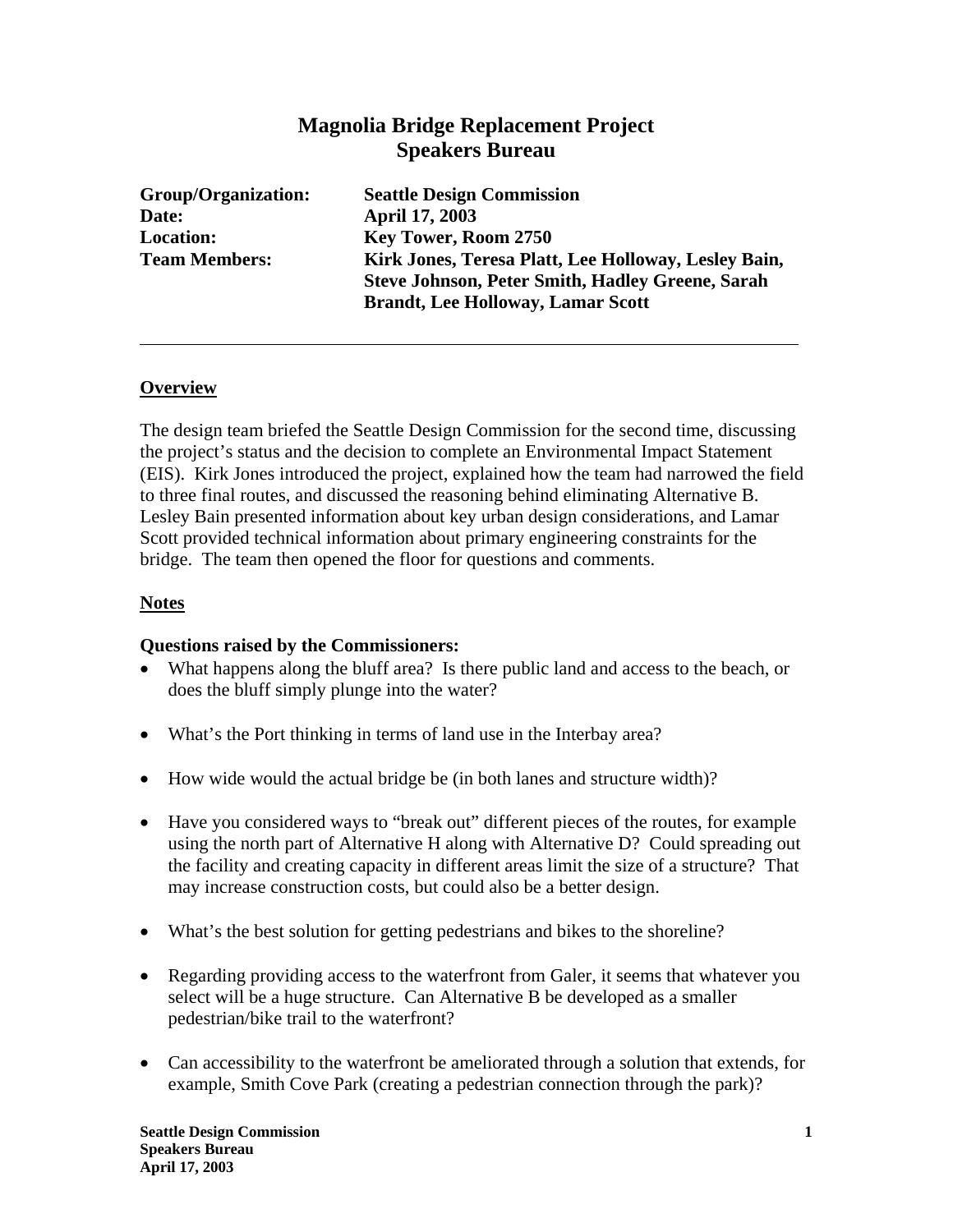# **Comments made by the Commissioners:**

- When comparing Alternatives A and D, the shoreline is precious. Today there is a tendency to look at transportation infrastructure before land use, but the reverse should be true in terms of planning for long-term usage. What the Port decides to do really isn't that crucial (they seem to be moving away from operating as a Port, and working more as a land developer). In terms of long-term development and the future development of Piers 90/91, Alternative A looks like it could be another viaduct, while Alternative D offers the potential for more fruitful land use options in the future. Avoid a project that creates more infrastructure that will soon be considered an obstacle.
- The Commission fears "520 Syndrome," or the creation of a very wide structure that really doesn't provide additional capacity. The attraction of the northern part of Alternative H is that it could get some traffic up north, reduce the vertical climb needed, and reduce the width of the southern structure.
- It's not the Commission's job to identify the preferred alternative, but rather to highlight the principles that the design team should be considering as they move forward. Some of these principles include:
	- o Responding to the topography of the area
	- o Utilizing existing infrastructure creatively, such as the diagonal street of Thorndyke (which points to using Alternative H)
	- o Focusing on getting the majority of people where they want to go; the southern part of Alternative H looks like it's working very hard to get people to places through circuitous routes (and most would not want to use it). The north part of Alternative H, however, is very desirable.
- The southern portion of Alternative H that heads up the toe of the bluff doesn't look like an attractive option for most trying to get to downtown Seattle from Magnolia. Perceptually it looks to be too indirect, and the cost/benefits aren't sufficient to create such an indirect route. Alternative  $H(2)$  is better than  $H(1)$ ; ( $H(1)$  won't serve many people, looks expensive, and is unnecessary).
- Considering the Olmsted Plan is good. Many times project teams seek to satisfy neighborhood issues without looking at the larger region or context. The Commission encourages the team to continue emphasizing throughout the EIS the need for access to the waterfront from Magnolia vs. from Seattle as a whole. Magnolia's needs shouldn't have precedence over the entire Seattle area.
- The EIS should address the fact that Magnolia's population loves the seclusion of being on the hill. Also, consider the paradox that while the neighborhood wants seclusion, they also want increased access. (As one Commissioner put it, "People who live on top of hills should not have easy access to the waterfront.")